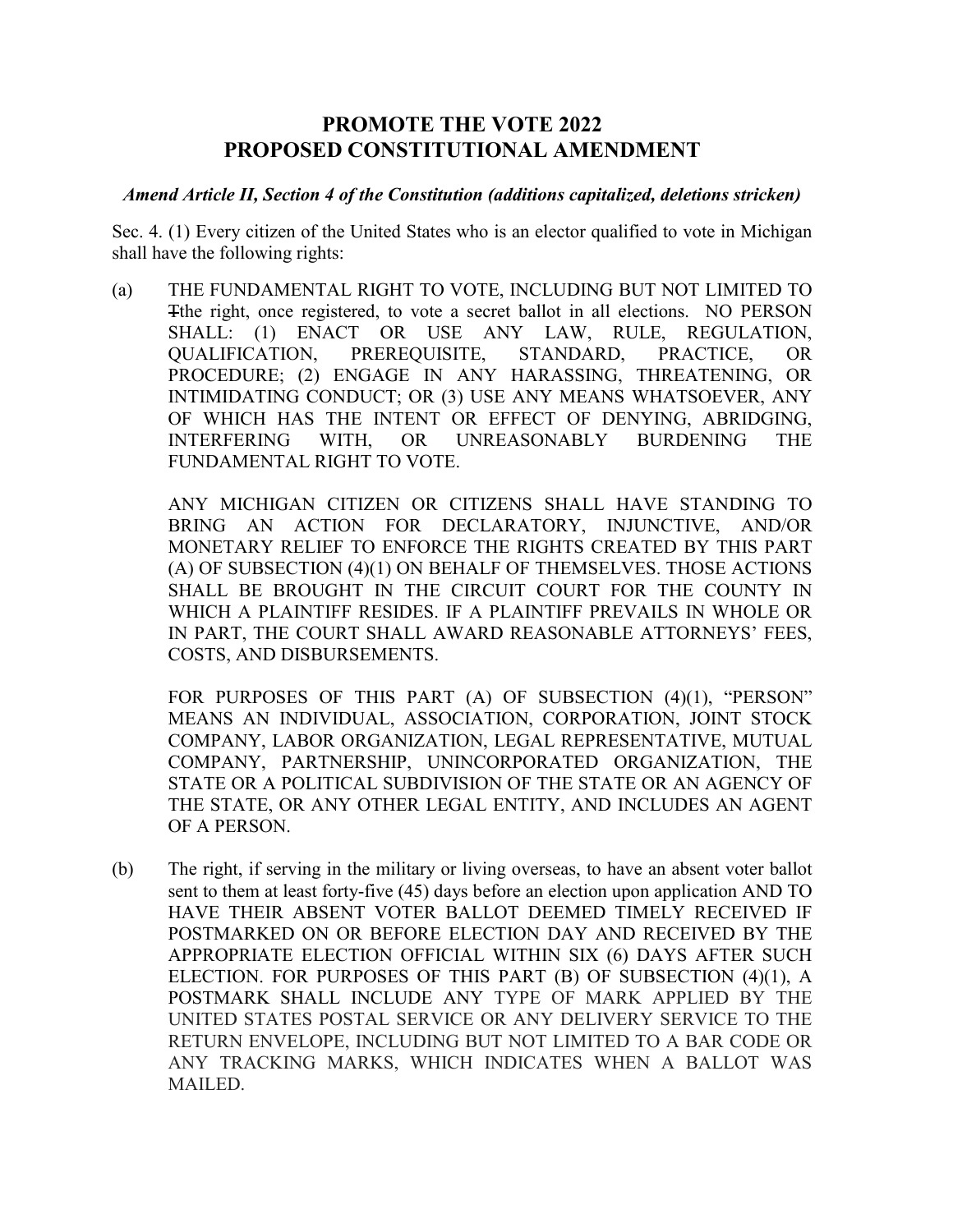- (c) The right, once registered, to a "straight party" vote option on partisan general election ballots. In partisan elections, the ballot shall include a position at the top of the ballot by which the voter may, by a single selection, record a straight party ticket vote for all the candidates of one (1) party. The voter may vote a split or mixed ticket.
- (d) The right to be automatically registered to vote as a result of conducting business with the secretary of state regarding a driver's license or personal identification card, unless the person declines such registration.
- (e) The right to register to vote for an election by mailing a completed voter registration application on or before the fifteenth (15th) day before that election to an election official authorized to receive voter registration applications.
- (f) The right to register to vote for an election by (1) appearing in person and submitting a completed voter registration application on or before the fifteenth (15th) day before that election to an election official authorized to receive voter registration applications, or (2) beginning on the fourteenth (14th) day before that election and continuing through the day of that election, appearing in person, submitting a completed voter registration application and providing proof of residency to an election official responsible for maintaining custody of the registration file where the person resides, or their deputies. Persons registered in accordance with subsection (1)(f) shall be immediately eligible to receive a regular or absent voter ballot.
- (G) THE RIGHT, ONCE REGISTERED, TO PROVE THEIR IDENTITY WHEN VOTING IN PERSON OR APPLYING FOR AN ABSENT VOTER BALLOT IN PERSON BY (1) PRESENTING THEIR PHOTO IDENTIFICATION, INCLUDING PHOTO IDENTIFICATION ISSUED BY A FEDERAL, STATE, LOCAL, OR TRIBAL GOVERNMENT OR AN EDUCATIONAL INSTITUTION, OR (2) IF THEY DO NOT HAVE PHOTO IDENTIFICATION OR DO NOT HAVE IT WITH THEM, EXECUTING AN AFFIDAVIT, WHICH NEED NOT BE NOTARIZED, VERIFYING THEIR IDENTITY. A VOTER SHALL NOT BE REQUIRED TO VOTE A PROVISIONAL BALLOT SOLELY BECAUSE THEY EXECUTED AN AFFIDAVIT TO PROVE THEIR IDENTITY.
- $(H)(\overline{g})$  The right, once registered, to vote an absent voter ballot without giving a reason, during the forty (40) days before an election, and the right to choose whether the absent voter ballot is applied for, received and submitted in person or by mail. During that time, election officials authorized to issue absent voter ballots shall be available in at least one (1) location to issue and receive absent voter ballots during the election officials' regularly scheduled business hours and for at least eight (8) hours during the Saturday and/or Sunday immediately prior to the election. Those election officials shall have the authority to make absent voter ballots available for voting in person at additional times and places beyond what is required herein. VOTERS SHALL HAVE THE RIGHT TO PROVE THEIR IDENTITY WHEN APPLYING FOR OR VOTING AN ABSENT VOTER BALLOT OTHER THAN IN PERSON BY PROVIDING THEIR SIGNATURE TO THE ELECTION OFFICIAL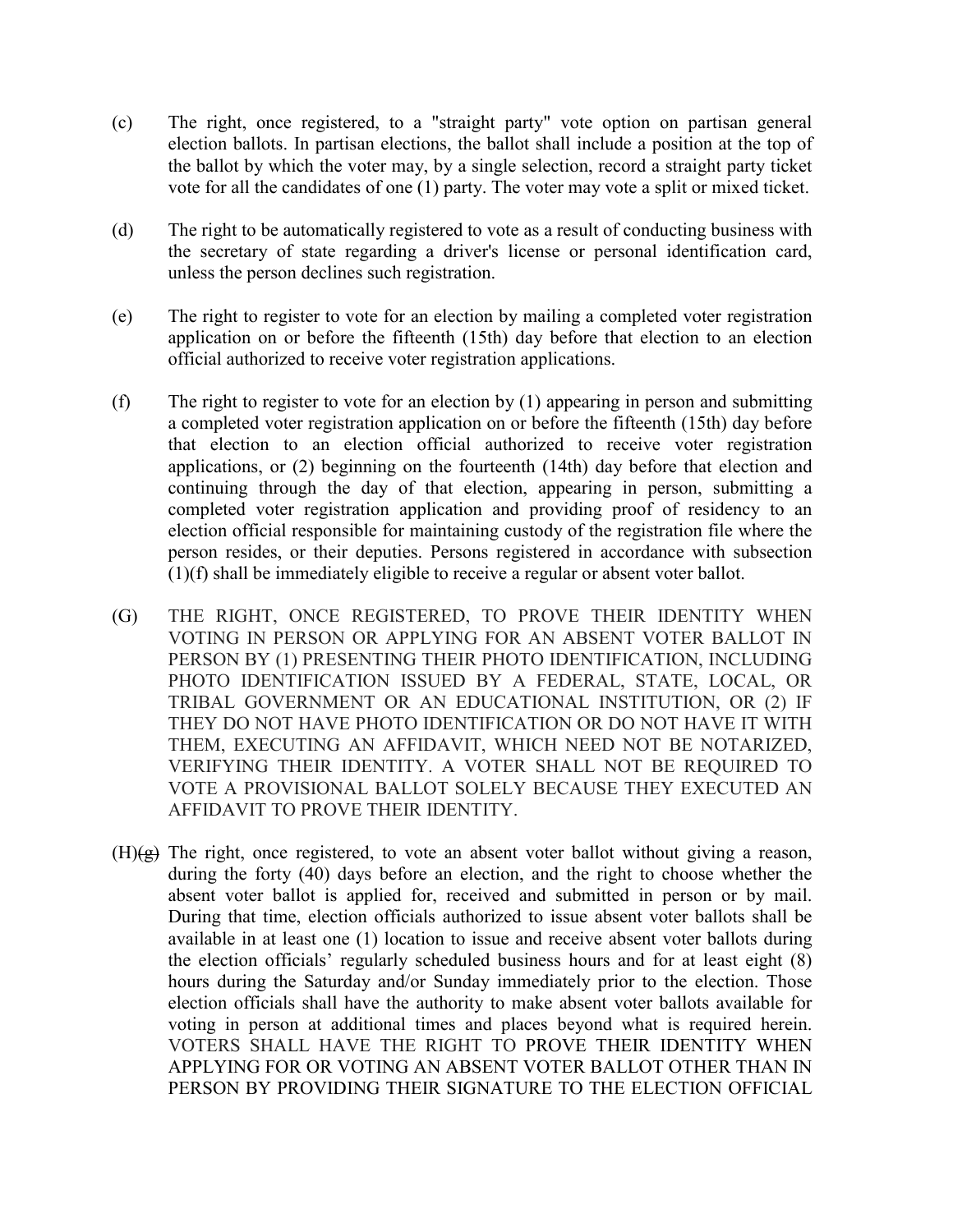AUTHORIZED TO ISSUE ABSENT VOTER BALLOTS. THOSE ELECTION OFFICIALS SHALL: (1) VERIFY THE IDENTITY OF A VOTER WHO APPLIES FOR AN ABSENT VOTER BALLOT OTHER THAN IN PERSON BY COMPARING THE VOTER'S SIGNATURE ON THE ABSENT VOTER BALLOT APPLICATION TO THE VOTER'S SIGNATURE IN THEIR REGISTRATION RECORD; AND (2) VERIFY THE IDENTITY OF A VOTER WHO VOTES AN ABSENT VOTER BALLOT OTHER THAN IN PERSON BY COMPARING THE SIGNATURE ON THE ABSENT VOTER BALLOT ENVELOPE TO THE SIGNATURE ON THE VOTER'S ABSENT VOTER BALLOT APPLICATION OR THE SIGNATURE IN THE VOTER'S REGISTRATION RECORD. IF THOSE ELECTION OFFICIALS DETERMINE FROM EITHER OF THE COMPARISONS IN (1) OR (2) OF THIS PART (H) OF SUBSECTION (4)(1) THAT THE SIGNATURES DO NOT SUFFICIENTLY AGREE, OR IF THE VOTER'S SIGNATURE ON THE ABSENT VOTER BALLOT APPLICATION OR ABSENT VOTER BALLOT ENVELOPE IS MISSING, THE VOTER HAS A RIGHT TO BE NOTIFIED IMMEDIATELY AND AFFORDED DUE PROCESS, INCLUDING AN EQUITABLE OPPORTUNITY TO CORRECT THE ISSUE WITH THE SIGNATURE.

- (I) THE RIGHT TO: (1) STATE-FUNDED PREPAID POSTAGE TO RETURN AN ABSENT VOTER BALLOT APPLICATION PROVIDED TO THEM BY A MICHIGAN ELECTION OFFICIAL; (2) STATE-FUNDED PREPAID POSTAGE TO RETURN A VOTED ABSENT VOTER BALLOT; AND (3) A STATE-FUNDED SYSTEM TO TRACK SUBMITTED ABSENT VOTER BALLOT APPLICATIONS AND ABSENT VOTER BALLOTS. THE SYSTEM SHALL PERMIT VOTERS TO ELECT TO RECEIVE ELECTRONIC NOTIFICATIONS REGARDING THE STATUS OF THE VOTER'S SUBMITTED ABSENT VOTER BALLOT APPLICATION AND ABSENT VOTER BALLOT, INFORM VOTERS OF ANY DEFICIENCY WITH THE VOTER'S SUBMITTED ABSENT VOTER BALLOT APPLICATION OR ABSENT VOTER BALLOT, AND PROVIDE INSTRUCTIONS FOR ADDRESSING ANY SUCH DEFICIENCY.
- (J) THE RIGHT TO AT LEAST ONE (1) STATE-FUNDED SECURE DROP-BOX FOR EVERY MUNICIPALITY, AND FOR MUNICIPALITIES WITH MORE THAN FIFTEEN THOUSAND (15,000) REGISTERED VOTERS AT LEAST ONE (1) DROP-BOX FOR EVERY FIFTEEN THOUSAND (15,000) REGISTERED VOTERS, FOR THE RETURN OF COMPLETED ABSENT VOTER BALLOT APPLICATIONS AND VOTED ABSENT VOTER BALLOTS. SECURE DROP-BOXES SHALL BE DISTRIBUTED EQUITABLY THROUGHOUT THE MUNICIPALITY AND SHALL BE ACCESSIBLE TWENTY-FOUR (24) HOURS PER DAY DURING THE FORTY (40) DAYS PRIOR TO ANY ELECTION AND UNTIL EIGHT (8) PM ON ELECTION DAY.
- (K) THE RIGHT, ONCE REGISTERED, TO HAVE AN ABSENT VOTER BALLOT SENT TO THE VOTER BEFORE EACH ELECTION BY SUBMITTING A SINGLE SIGNED ABSENT VOTER BALLOT APPLICATION COVERING ALL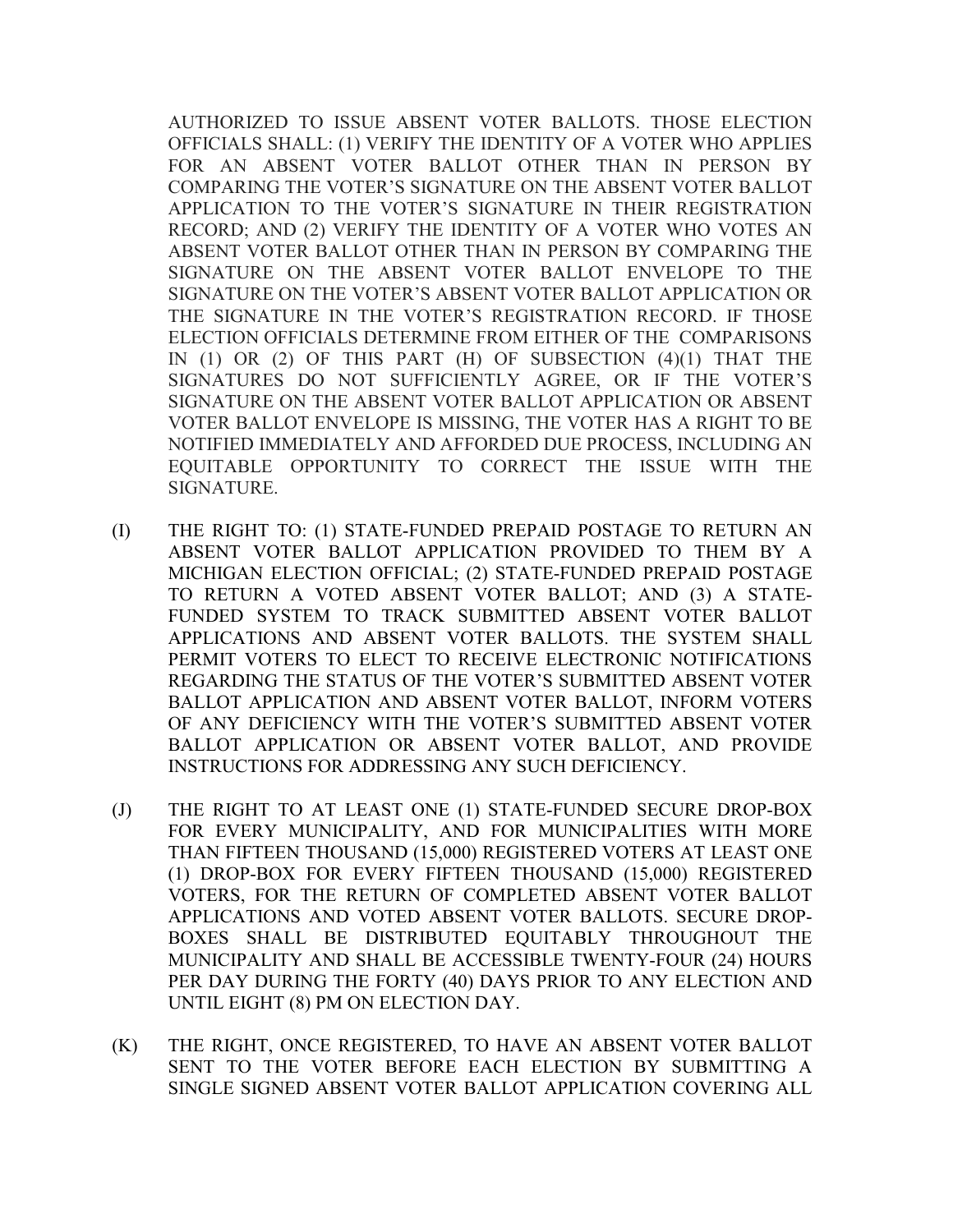FUTURE ELECTIONS. AN ELECTION OFFICIAL RESPONSIBLE FOR ISSUING ABSENT VOTER BALLOTS SHALL ISSUE AN ABSENT VOTER BALLOT FOR EACH ELECTION TO EVERY VOTER IN THE JURISDICTION WHO HAS EXERCISED THE RIGHT IN THIS PART (K) OF SUBSECTION (4)(1) AND SHALL NOT REQUIRE SUCH VOTER TO SUBMIT A SEPARATE APPLICATION FOR AN ABSENT VOTER BALLOT FOR ANY ELECTION. A VOTER'S EXERCISE OF THIS RIGHT SHALL BE RESCINDED ONLY IF: (1) THE VOTER SUBMITS A SIGNED REQUEST TO RESCIND; (2) THE VOTER IS NO LONGER QUALIFIED TO VOTE; (3) THE SECRETARY OF STATE OR THE ELECTION OFFICIAL RESPONSIBLE FOR ISSUING THE VOTER AN ABSENT VOTER BALLOT RECEIVES RELIABLE INFORMATION THAT THE VOTER HAS MOVED TO ANOTHER STATE, OR HAS MOVED WITHIN THIS STATE WITHOUT UPDATING THEIR VOTER REGISTRATION ADDRESS; OR (4) THE VOTER DOES NOT VOTE FOR SIX (6) CONSECUTIVE YEARS. THE EXERCISE OF THE RIGHT IN THIS PART (K) OF SUBSECTION (4)(1) SHALL REMAIN IN EFFECT WITHOUT THE NEED FOR A NEW ABSENT VOTER BALLOT APPLICATION WHEN THE VOTER CHANGES THEIR RESIDENCE IN THIS STATE AND UPDATES THEIR VOTER REGISTRATION ADDRESS.

- $(L)$ (h) The right to have the results of statewide elections audited, in such a manner as prescribed by law, to ensure the accuracy and integrity of elections. THE SECRETARY OF STATE SHALL CONDUCT ELECTION AUDITS, AND SHALL SUPERVISE AND DIRECT COUNTY ELECTION OFFICIALS IN THE CONDUCT OF SUCH AUDITS. NO OFFICER OR MEMBER OF THE GOVERNING BODY OF A NATIONAL, STATE, OR LOCAL POLITICAL PARTY, AND NO POLITICAL PARTY PRECINCT DELEGATE, SHALL HAVE ANY ROLE IN THE DIRECTION, SUPERVISION, OR CONDUCT OF AN ELECTION AUDIT. PUBLIC ELECTION OFFICIALS SHALL MAINTAIN THE SECURITY AND CUSTODY OF ALL BALLOTS AND ELECTION MATERIALS DURING AN ELECTION AUDIT. ELECTION AUDITS SHALL BE CONDUCTED IN PUBLIC BASED ON METHODS FINALIZED AND MADE PUBLIC PRIOR TO THE ELECTION TO BE AUDITED. ALL FUNDING OF ELECTION AUDITS SHALL BE PUBLICLY DISCLOSED.
- (M) THE RIGHT, ONCE REGISTERED, TO VOTE IN EACH STATEWIDE AND FEDERAL ELECTION IN PERSON AT AN EARLY VOTING SITE PRIOR TO ELECTION DAY. VOTERS AT EARLY VOTING SITES SHALL HAVE THE SAME RIGHTS AND BE SUBJECT TO THE SAME REQUIREMENTS AS VOTERS AT POLLING PLACES ON ELECTION DAY. AN EARLY VOTING SITE IS A POLLING PLACE AND SHALL BE SUBJECT TO THE SAME REQUIREMENTS AS AN ELECTION DAY POLLING PLACE, EXCEPT THAT AN EARLY VOTING SITE MAY SERVE VOTERS FROM MORE THAN SIX (6) PRECINCTS AND MAY SERVE VOTERS FROM MORE THAN ONE (1) MUNICIPALITY WITHIN A COUNTY. AN EARLY VOTING SITE SHALL ALSO BE SUBJECT TO THE SAME REQUIREMENTS AS AN ELECTION DAY PRECINCT, EXCEPT THAT ANY STATUTORY LIMIT ON THE NUMBER OF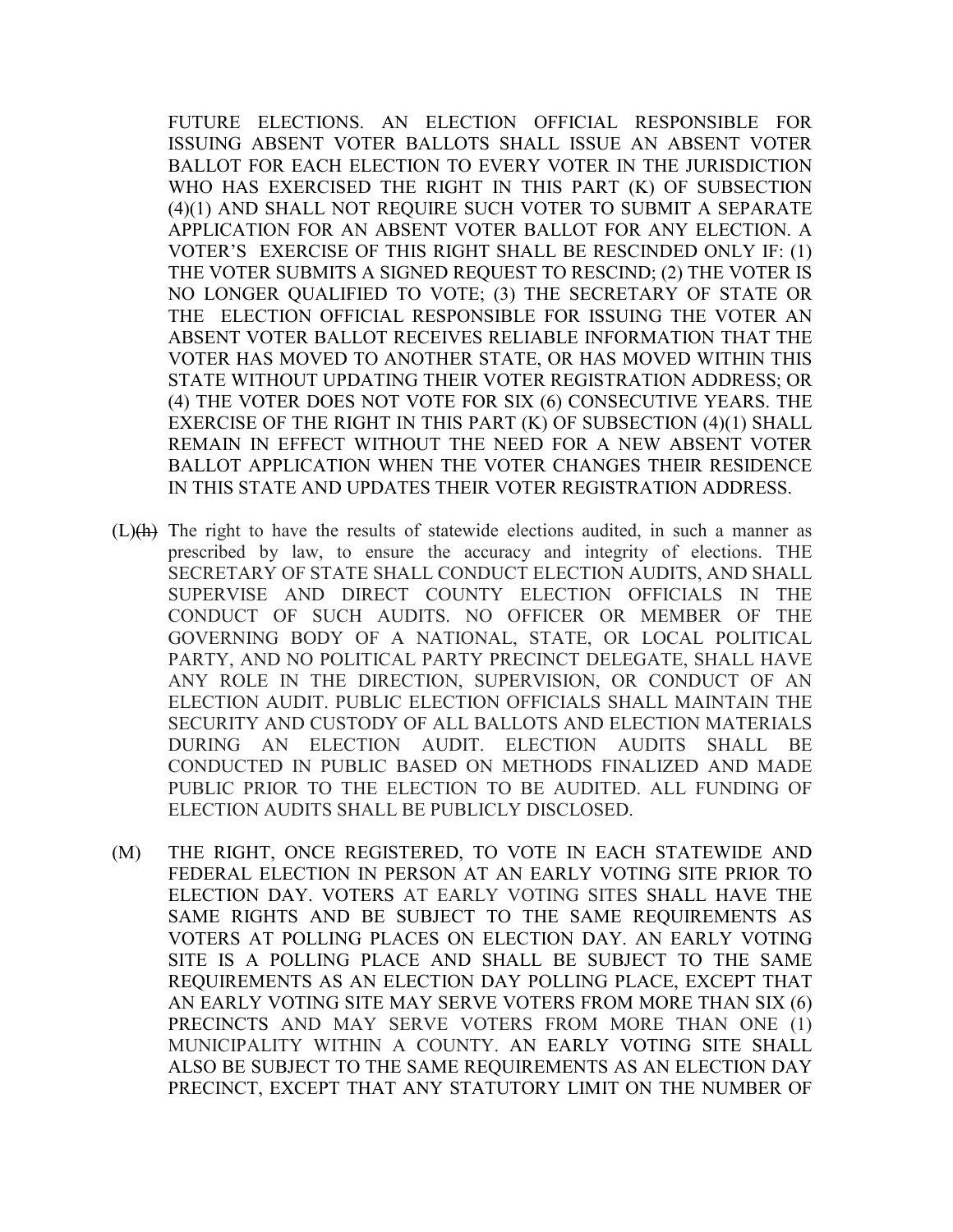VOTERS ASSIGNED TO A PRECINCT SHALL NOT APPLY TO AN EARLY VOTING SITE. EACH EARLY VOTING SITE SHALL BE OPEN FOR AT LEAST NINE (9) CONSECUTIVE DAYS BEGINNING ON THE SECOND SATURDAY BEFORE THE ELECTION AND ENDING ON THE SUNDAY BEFORE THE ELECTION, FOR AT LEAST EIGHT (8) HOURS EACH DAY, AND MAY BE OPEN FOR ADDITIONAL DAYS AND HOURS BEYOND WHAT IS REQUIRED HEREIN AT THE DISCRETION OF THE ELECTION OFFICIAL AUTHORIZED TO ISSUE BALLOTS IN THE JURISDICTION CONDUCTING THE ELECTION. JURISDICTIONS CONDUCTING ELECTIONS WITHIN A COUNTY MAY ENTER INTO AGREEMENTS TO SHARE EARLY VOTING SITES. A JURISDICTION CONDUCTING AN ELECTION MAY ENTER INTO AN AGREEMENT WITH THE CLERK OF THE COUNTY IN WHICH IT IS LOCATED AUTHORIZING THE COUNTY CLERK TO CONDUCT EARLY VOTING FOR THE JURISDICTION. JURISDICTIONS CONDUCTING NON-STATEWIDE ELECTIONS MAY OFFER EARLY VOTING FOR SUCH ELECTIONS IN ACCORDANCE WITH THE PROVISIONS OF THIS PART (M) OF SUBSECTION (4)(1). NO EARLY VOTING RESULTS SHALL BE GENERATED OR REPORTED UNTIL AFTER EIGHT (8) PM ON ELECTION DAY.

All rights set forth in this subsection shall be self-executing. This subsection shall be liberally construed in favor of voters' rights in order to effectuate its purposes. Nothing contained in this subsection shall prevent the legislature from expanding voters' rights beyond what is provided herein. This subsection and any portion hereof shall be severable. If any portion of this subsection is held invalid or unenforceable as to any person or circumstance, that invalidity or unenforceability shall not affect the validity, enforceability, or application of any other portion of this subsection.

(2) Except as otherwise provided in this constitution or in the constitution or laws of the United States the legislature shall enact laws to regulate the time, place and manner of all nominations and elections, to preserve the purity of elections, to preserve the secrecy of the ballot, to guard against abuses of the elective franchise, and to provide for a system of voter registration and absentee voting. No law shall be enacted which permits a candidate in any partisan primary or partisan election to have a ballot designation except when required for identification of candidates for the same office who have the same or similar surnames.

(3) A COUNTY, CITY, OR TOWNSHIP CONDUCTING AN ELECTION MAY ACCEPT AND USE PUBLICLY-DISCLOSED CHARITABLE DONATIONS AND IN-KIND CONTRIBUTIONS TO CONDUCT AND ADMINISTER ELECTIONS. THE COUNTY, CITY, OR TOWNSHIP SHALL RETAIN DISCRETION OVER WHETHER TO ACCEPT OR USE ANY SUCH DONATIONS OR CONTRIBUTIONS. CHARITABLE DONATIONS AND IN-KIND CONTRIBUTIONS OF FOREIGN FUNDS OR FROM FOREIGN SOURCES ARE PROHIBITED.